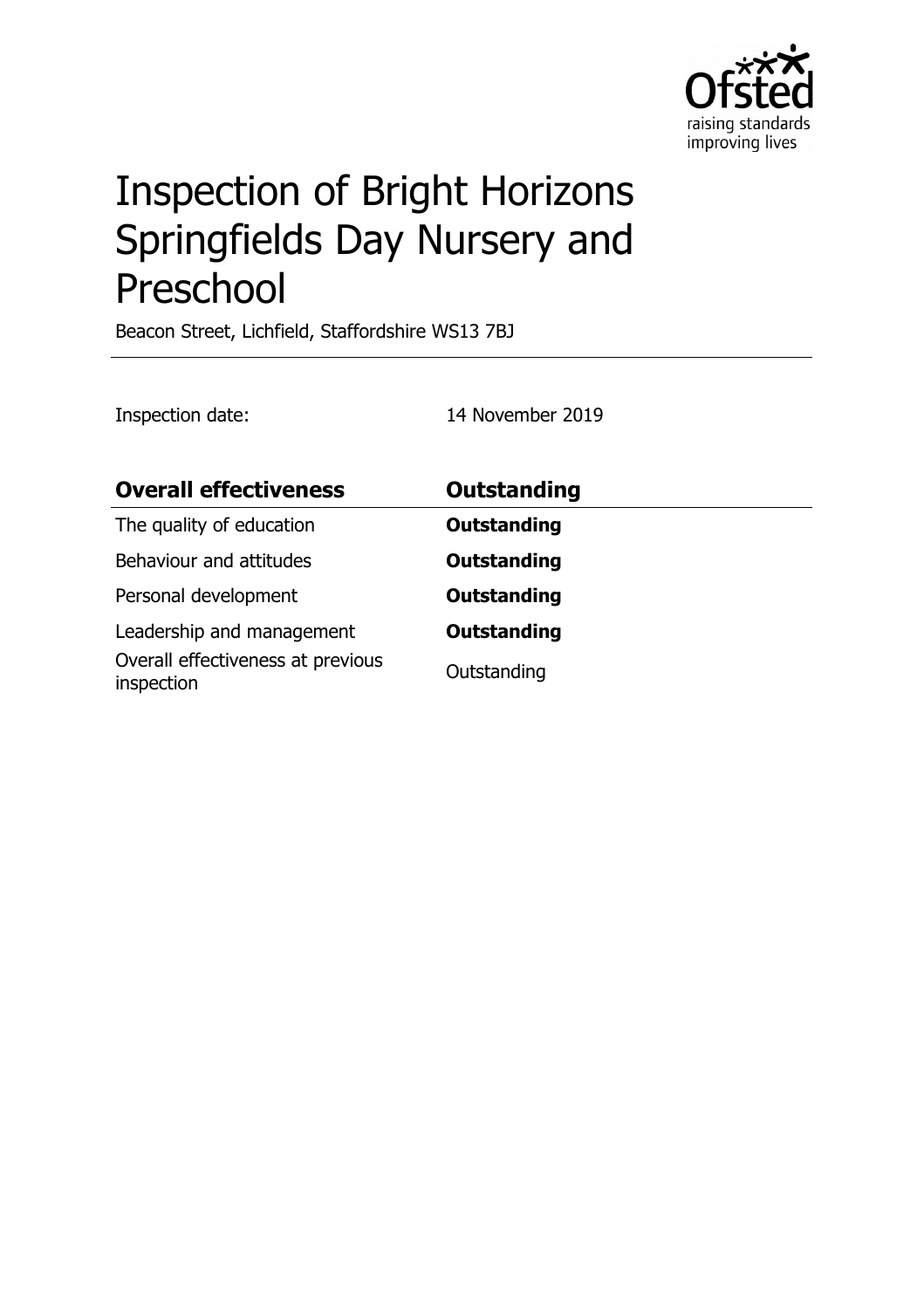

# **What is it like to attend this early years setting?**

#### **The provision is outstanding**

Children thrive in this wonderful, nurturing environment and thoroughly enjoy their time here. Leaders and managers provide exceptional experiences for every child. Children develop secure bonds with their key persons. The personalised settling-in arrangements help children to settle extremely quickly. Staff meticulously plan a curriculum that is based on children's experiences at home, interests and next learning steps. Excellent teaching and commitment to helping every child achieve the highest levels are threaded throughout the provision. Babies and young children show great curiosity. They excitedly twirl and move their bodies to music, developing their enjoyment and confidence. Staff bring children's imaginations to life by adding their favourite small-world characters to natural and malleable materials. Older children confidently make decisions and eagerly test out their own ideas. They observe natural objects, such as pumpkins and conkers, and are inspired to predict how they will change over time. All children show a love for the outdoors and benefit from a wealth of experiences in all weathers. Children eagerly talk about the bugs they find. They invite their friends into games and excitedly march up and down the hill while singing their favourite songs. Staff use innovate ways to promote the different ways children learn and behave. For example, they use key characters, such as 'Candyfloss Bear' and 'Tilly Tiger' to help children learn how to keep themselves safe and develop self-control and perseverance throughout their play and learning.

# **What does the early years setting do well and what does it need to do better?**

- Leaders and managers are inspirational. They lead a highly dedicated and successful staff team and ensure sustained excellence throughout the provision. Staff's well-being is given the highest regard. There is a strong team ethos and staff say how well supported they feel, professionally and personally. Staff's contributions are well considered. This leads to an extremely happy environment for staff and children.
- $\blacksquare$  A comprehensive training programme is carefully tailored to every member of staff. Staff are empowered to identify their own training needs and to reflect on their strengths and areas for development. The manager rigorously monitors staff practice. This results in high-quality practice that is continuously evolving.
- $\blacksquare$  Staff provide for every child as a unique individual. They think carefully about how to spend additional funding to enhance opportunities for children and improve outcomes. Children with special educational needs and/or disabilities are extremely well supported. All children make the best possible progress from their starting points.
- $\blacksquare$  Children are exceptionally well prepared for the next stage in their learning and move on to school. Staff expertly support children's language development. They use stories, songs and props to ignite babies' and young children's early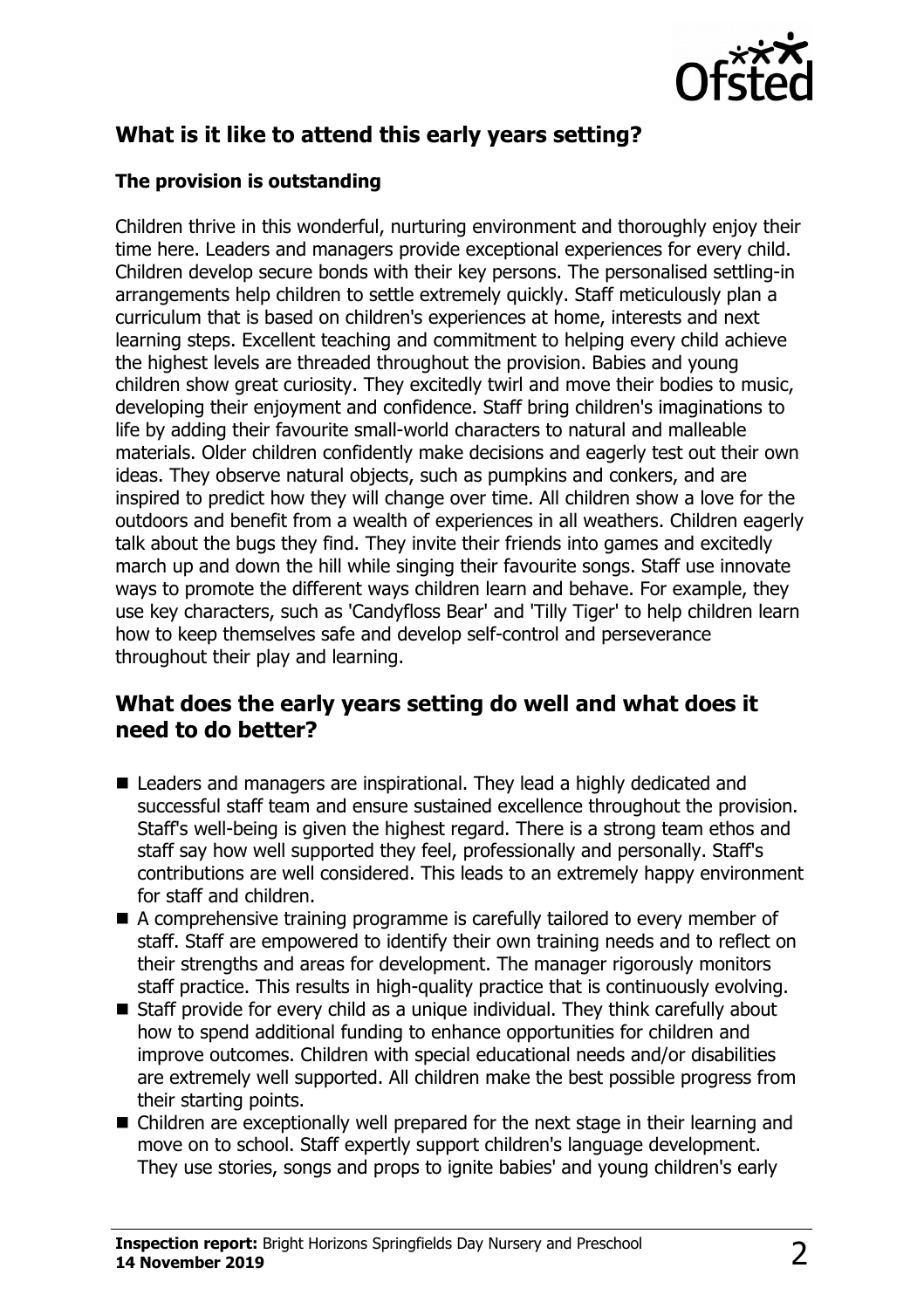

language development. Confidence while speaking develops at a young age. This builds strong foundations for early reading and writing, and the impact is clearly evident in pre-school. Children competently write their names, create their own stories and blend sounds to read in words. Staff skilfully question children and adapt their teaching to help every child sustain high levels of concentration. Children persevere at tasks and articulately describe what they are doing.

- $\blacksquare$  Children develop mathematical skills exceptionally well. They are motivated and eager to count and problem-solve throughout routines. Staff skilfully build on children's prior knowledge and learning. They sing number rhymes and use finger puppets to develop babies' and young children's early counting. This learning is consolidated at home as parents take story and rhyme boxes home to share.
- Meticulous records are maintained to support children's good health and personal care. Children are independent. They show excellent control as they serve themselves at mealtimes and confidently use age-appropriate cutlery. Older children take responsibility for their own health and well-being and make decisions to get changed if they feel they are dirty following activities. Babies' and children's physical development is promoted superbly.
- Staff are excellent role models and teach children fundamental life skills. Children are polite, well mannered and considerate of their friends. Their laughter fills the nursery and they relish in opportunities to play together. Children's behaviour is exceptional. They demonstrate high levels of engagement, which is inspired by staff's enthusiastic teaching. Staff encourage children to use 'feelings tubs' and 'emotion masks', and they respond swiftly and skilfully when children speak about how they are feeling.
- $\blacksquare$  Staff adopt a holistic approach, ensuring they get to know the child's whole family. They inspire parents to take an active role in their children's learning. Parents' comments are overwhelmingly positive and they talk about the unique support their family receives. Staff, parents and children support the local community. For example, staff and children knit bonding squares for mothers and new babies at the premature baby unit. They recently raised money for a defibrillator.

# **Safeguarding**

The arrangements for safeguarding are effective.

Keeping children safe is paramount and an integral part of the day-to-day running of the nursery. Staff have an excellent knowledge and understanding of safeguarding procedures. Leaders and managers ensure that staff keep up to date with regular training. They continually discuss aspects of child protection as a team to keep it at the forefront of their minds. This includes wider safeguarding concerns. Rigorous policies and procedures are implemented well and thoughtfully displayed around the nursery so that anyone with a concern knows who to contact.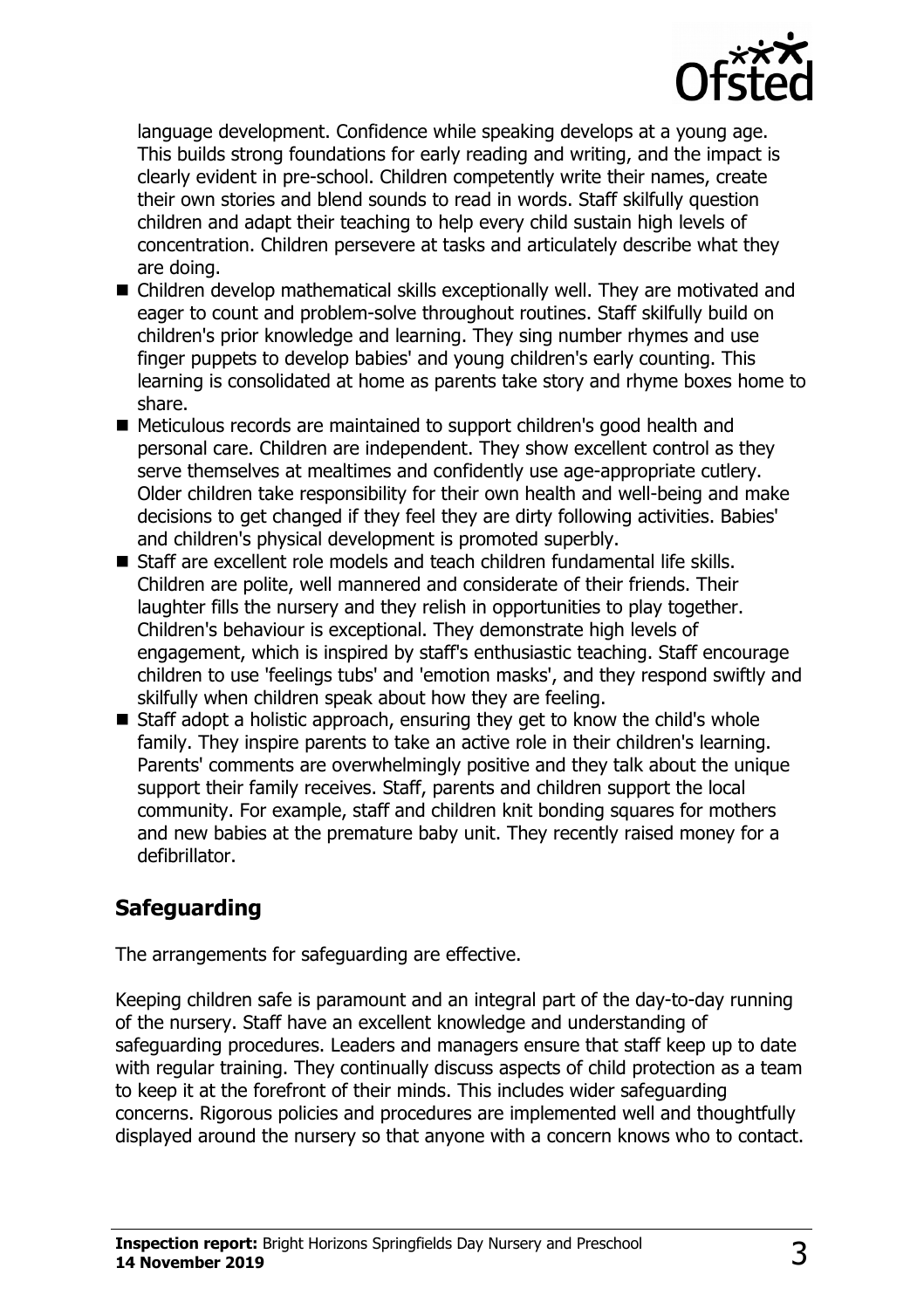

| <b>Setting details</b>                              |                                                                                      |
|-----------------------------------------------------|--------------------------------------------------------------------------------------|
| Unique reference number                             | EY286822                                                                             |
| <b>Local authority</b>                              | Staffordshire                                                                        |
| <b>Inspection number</b>                            | 10116278                                                                             |
| <b>Type of provision</b>                            | Childcare on non-domestic premises                                                   |
| <b>Registers</b>                                    | Early Years Register, Compulsory Childcare<br>Register, Voluntary Childcare Register |
| Day care type                                       | Full day care                                                                        |
| Age range of children                               | $0$ to 5                                                                             |
| <b>Total number of places</b>                       | 119                                                                                  |
| Number of children on roll                          | 119                                                                                  |
| Name of registered person                           | <b>Asquith Nurseries Limited</b>                                                     |
| <b>Registered person unique</b><br>reference number | RP900811                                                                             |
| <b>Telephone number</b>                             | 01543 253333                                                                         |
| Date of previous inspection                         | 12 September 2013                                                                    |

## **Information about this early years setting**

Bright Horizons Springfields Day Nursery and Preschool registered in 1989 and is situated in Lichfield, Staffordshire. The nursery is open each weekday from 7.30am to 6.00pm for 51 weeks of the year. The nursery employs 25 members of staff. Of these, 17 hold early years qualifications at level 3, one holds level 2, one has achieved early years professional status and two hold a degree in early childhood studies.

## **Information about this inspection**

#### **Inspectors**

Emma McCabe Lorraine Jukes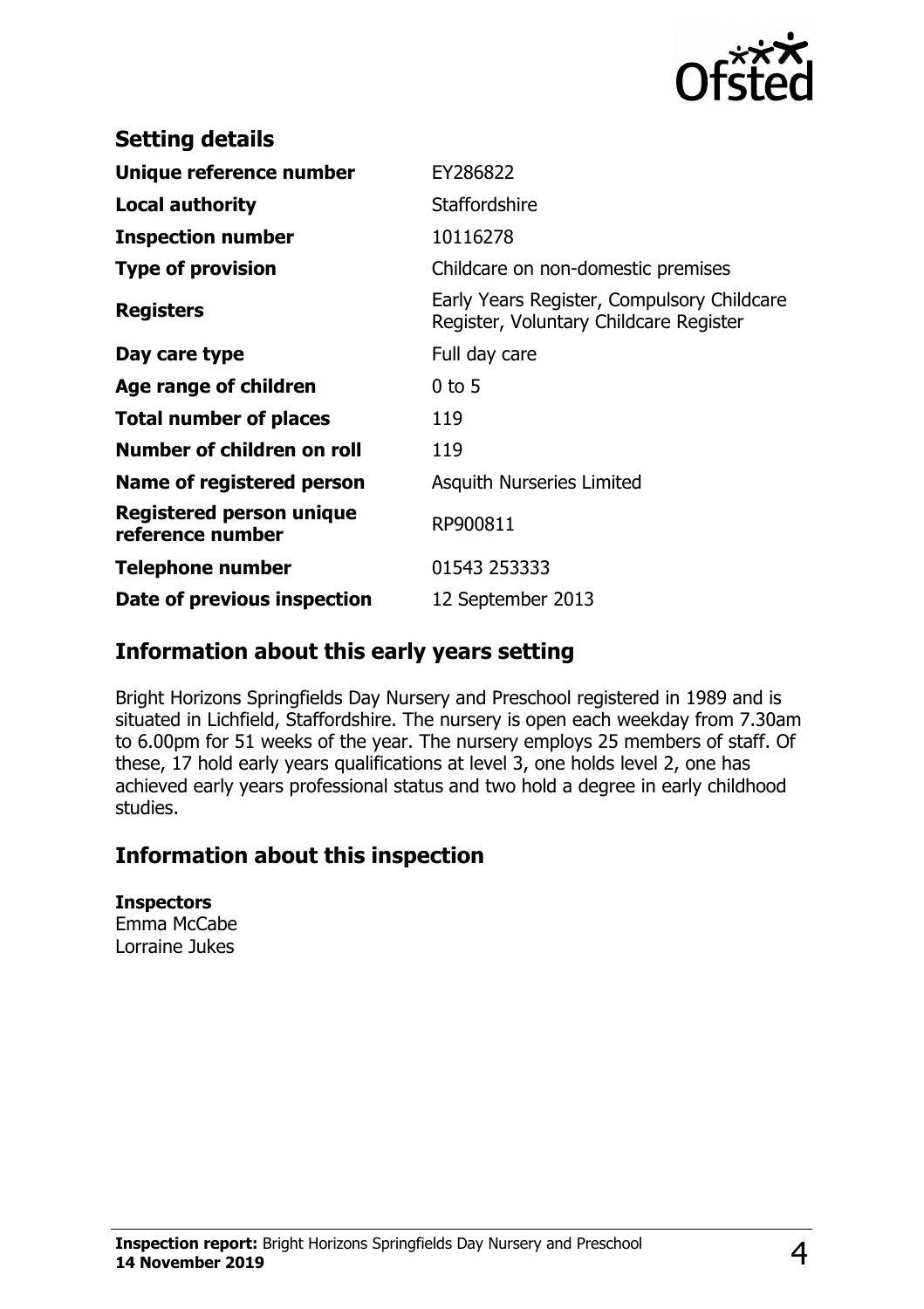

#### **Inspection activities**

- $\blacksquare$  The inspection was carried out by two inspectors.
- $\blacksquare$  The manager led the inspectors around the nursery and explained how the provision is organised across all of the rooms. The manager explained how the curriculum is implemented to promote children's learning.
- $\blacksquare$  One inspector completed a joint observation of an activity in the outdoor learning environment with the manager. The manager discussed her evaluation of the activity.
- Both inspectors observed the quality of teaching during activities indoors and outside. They assessed the impact this has on children's learning.
- $\blacksquare$  A leadership and management meeting took place. The inspectors discussed the setting's self-evaluation, monitoring and leadership. They looked at a range of documentation, including staff suitability and training certificates.
- $\blacksquare$  The inspectors spoke to staff, parents, grandparents and children during the inspection and took account of their views. The inspectors viewed parents' written feedback and video footage of home learning.

We carried out this inspection under sections 49 and 50 of the Childcare Act 2006 on the quality and standards of provision that is registered on the Early Years Register. The registered person must ensure that this provision complies with the statutory framework for children's learning, development and care, known as the early years foundation stage.

If you are not happy with the inspection or the report, you can [complain to Ofsted.](http://www.gov.uk/complain-ofsted-report)